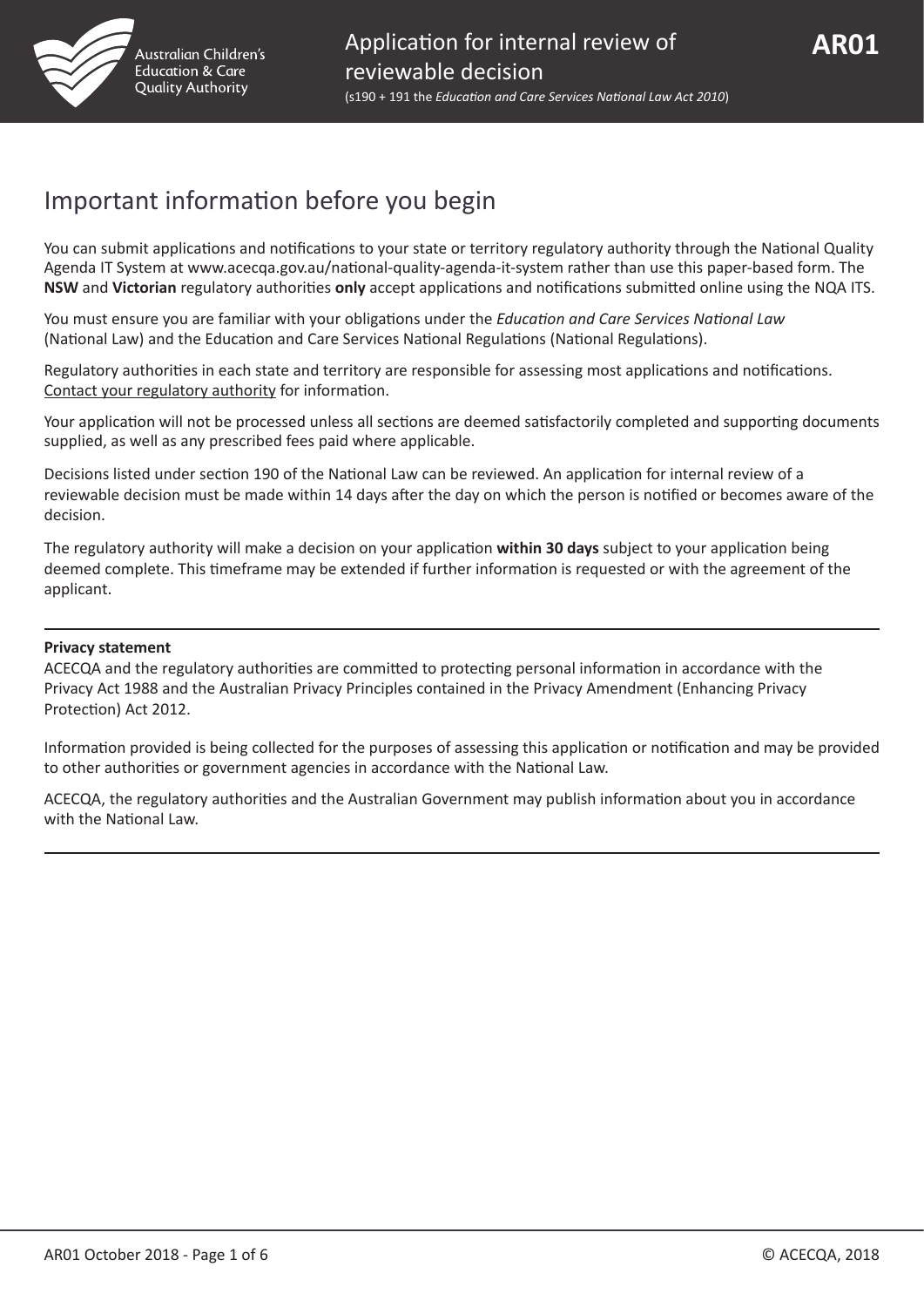

# Part A: Applicant details

| 1. | Please provide your full name:       | Title:                                                                 | First name: |  |
|----|--------------------------------------|------------------------------------------------------------------------|-------------|--|
|    |                                      | Middle name:                                                           | Last name:  |  |
| 2. | Please provide your contact details: | Phone<br>number:<br>Mobile<br>number:<br>Fax number:<br>Email:         |             |  |
| 3. | Please provide your postal address:  | Address line 1:<br>Address line 2:<br>Suburb/Town:<br>State/Territory: | Postcode:   |  |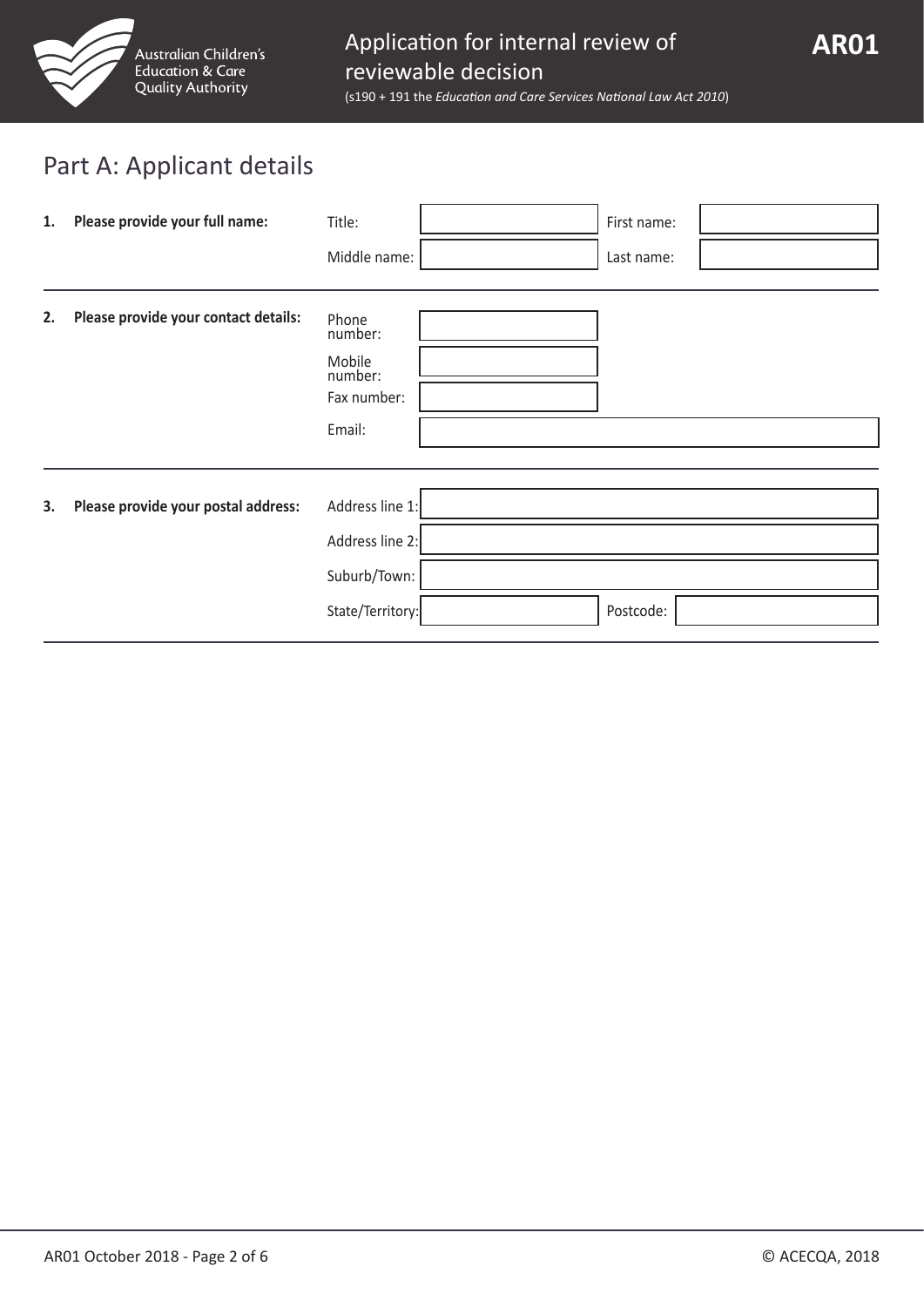

(s190 + 191 the *Education and Care Services National Law Act 2010*)

#### *Part A - continued*

| 4. | Please specify the decision made<br>by a regulatory authority that you<br>are applying to have reviewed: | Refuse to grant a Provider Approval                     |
|----|----------------------------------------------------------------------------------------------------------|---------------------------------------------------------|
|    |                                                                                                          | Refuse to grant a Service Approval                      |
|    |                                                                                                          | Amendment of a Provider Approval                        |
|    |                                                                                                          | Refuse to amend a Provider Approval                     |
|    |                                                                                                          | Amendment of a Service Approval                         |
|    |                                                                                                          | Refuse to amend a Service Approval                      |
|    |                                                                                                          | Impose condition on a Provider Approval                 |
|    |                                                                                                          | Impose condition on a Service Approval                  |
|    |                                                                                                          | Suspension of a Provider Approval under s28             |
|    |                                                                                                          | Suspension of a Service Approval under s73              |
|    |                                                                                                          | Refuse to consent to the transfer of a Service Approval |
|    |                                                                                                          | Revoke a Service Waiver                                 |
|    |                                                                                                          | Issue of a compliance direction                         |
|    |                                                                                                          | Issue of a compliance notification                      |

## Part B: Provider details

*Complete this section if you are applying for an internal review decision related to the Provider.*

| 5. | Provider approval number:<br>(if applicable)                                                        |                                                     |
|----|-----------------------------------------------------------------------------------------------------|-----------------------------------------------------|
| 6. | Please provide the full name of the<br>person to whom the provider<br>approval was granted/refused: | Title:<br>First name:<br>Middle name:<br>Last name: |
| 7. | State the details of the decision or<br>part of the decision you are seeking<br>to be reviewed:     |                                                     |
|    | $\blacktriangleright$ Please attach any supporting<br>documentation                                 |                                                     |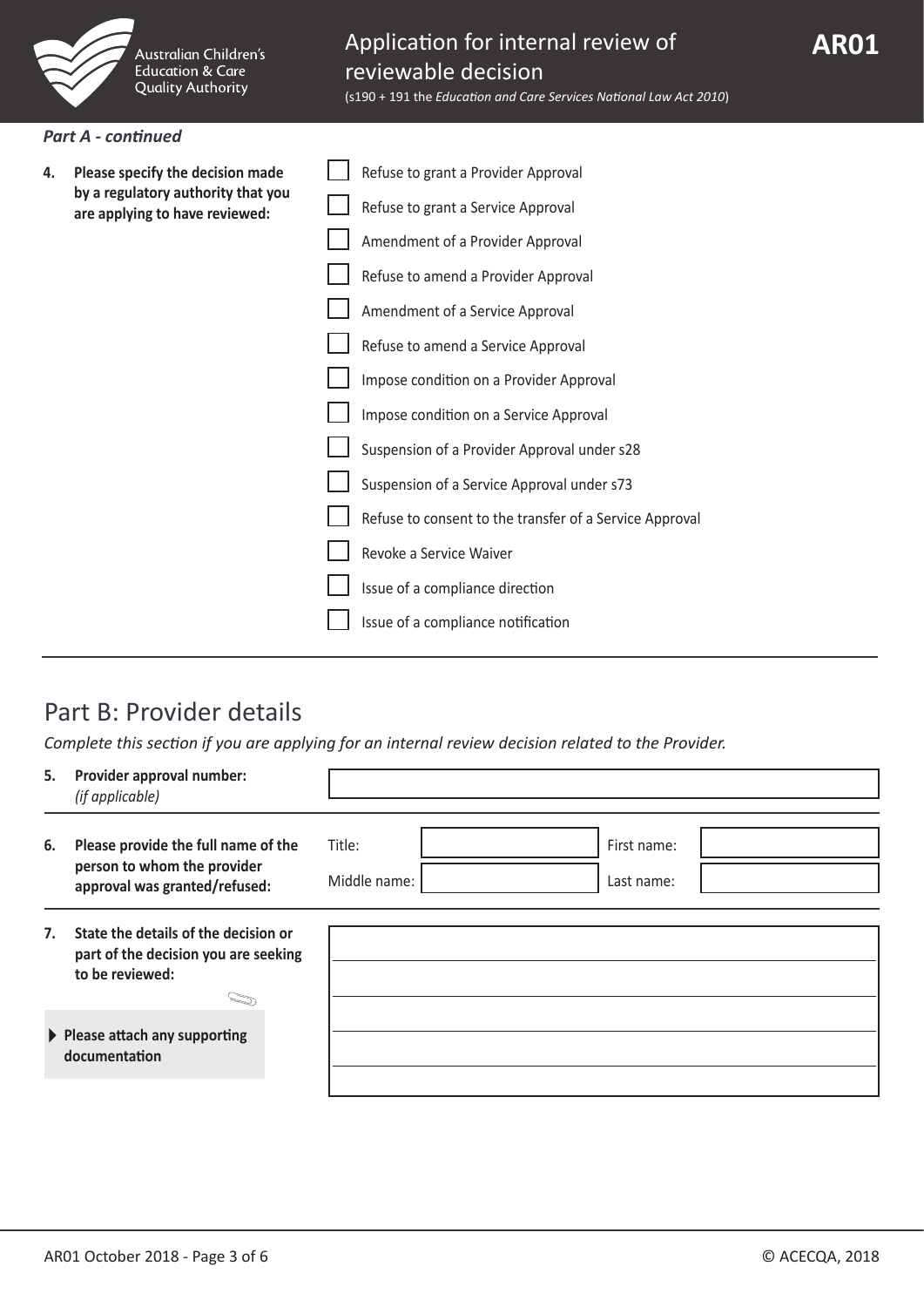

## Part C: Service details

*Complete this section if you are applying an internal review decision related to the service.*

| 8. | Service approval number:                                                                                                                               |                                                                        |                           |  |
|----|--------------------------------------------------------------------------------------------------------------------------------------------------------|------------------------------------------------------------------------|---------------------------|--|
| 9. | Service legal entity name:                                                                                                                             |                                                                        |                           |  |
|    | 10. Trading name of the service:                                                                                                                       |                                                                        |                           |  |
|    | 11. Please provide the address of the<br>service:                                                                                                      | Address line 1:<br>Address line 2:<br>Suburb/Town:<br>State/Territory: | Postcode:                 |  |
|    | 12. Please provide the full name of the<br>person to whom the Service<br>Approval was granted:                                                         | Title:<br>Middle name:                                                 | First name:<br>Last name: |  |
|    | 13. State the details of the decision or<br>part of the decision you are seeking<br>to be reviewed:<br>▶ Please attach any supporting<br>documentation |                                                                        |                           |  |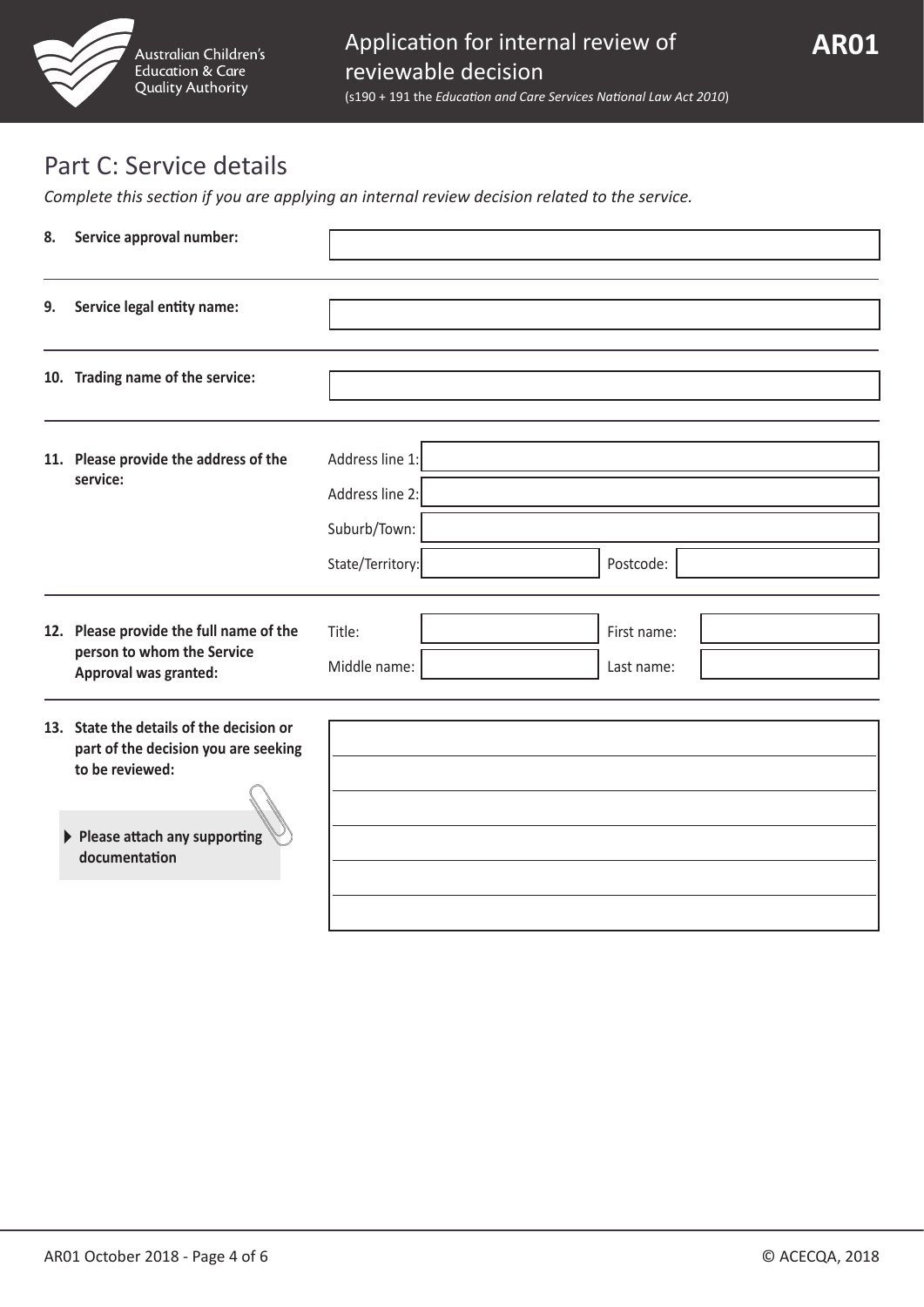

## Part D: **Declaration**

### Who may sign?

- Individuals: the individual applicant/notifier
- Company: two directors of the company, or a director and company secretary, or if a sole proprietor, the sole director
- Incorporated Association: signed in accordance with the rules of the incorporated association
- Cooperative: two directors of the cooperative, or a direct and one other officer of the cooperative
- Partnership: a managing partner who is authorised to sign on behalf of the partnership
- Corporation: signed in a accordance with the rules of the corporation
- Government school council: signed in accordance with the rules of the council.

|    | (insert full name of person signing the declaration)                                         |
|----|----------------------------------------------------------------------------------------------|
| of | (insert address)                                                                             |
| am | [Insert position/title of applicant (for example, proprietor, director, partner, president)] |

and I am authorised to make this declaration on the applicant's behalf.

I declare that:

- 1. The information provided in this application form (including any attachments) is true, complete and correct
- 2. I have read and understood and the applicant agrees to the conditions and the associated material contained in this form
- 3. The applicant understands that the regulatory authority and/or ACECQA will have the right (but will not be obliged) to act in reliance upon the contents of the application form, including its attachments
- 4. I have read and understood a provider's legal obligations under the *Education and Care Services National Law*
- 5. The regulatory authority is authorised to verify any information provided in this application
- 6. Some of the information provided in this application may be disclosed to Commonwealth for the purposes of the *Family Assistance Law* and may be disclosed to other persons/authorities where authorised by the *Education and Care Services National Law* or other legislation
- 7. I am aware that I may be subject to penalties under the *Education and Care Services National Law* if I provide false or misleading information in this form., and
- 8. I agree that the regulatory authority may serve a notice under the National Law using the contact details provided in this application, including the postal, street or email address or fax number (in accordance with section 293 of the National Law).

### **Signature of person making the declaration:**

Signed at: On the: